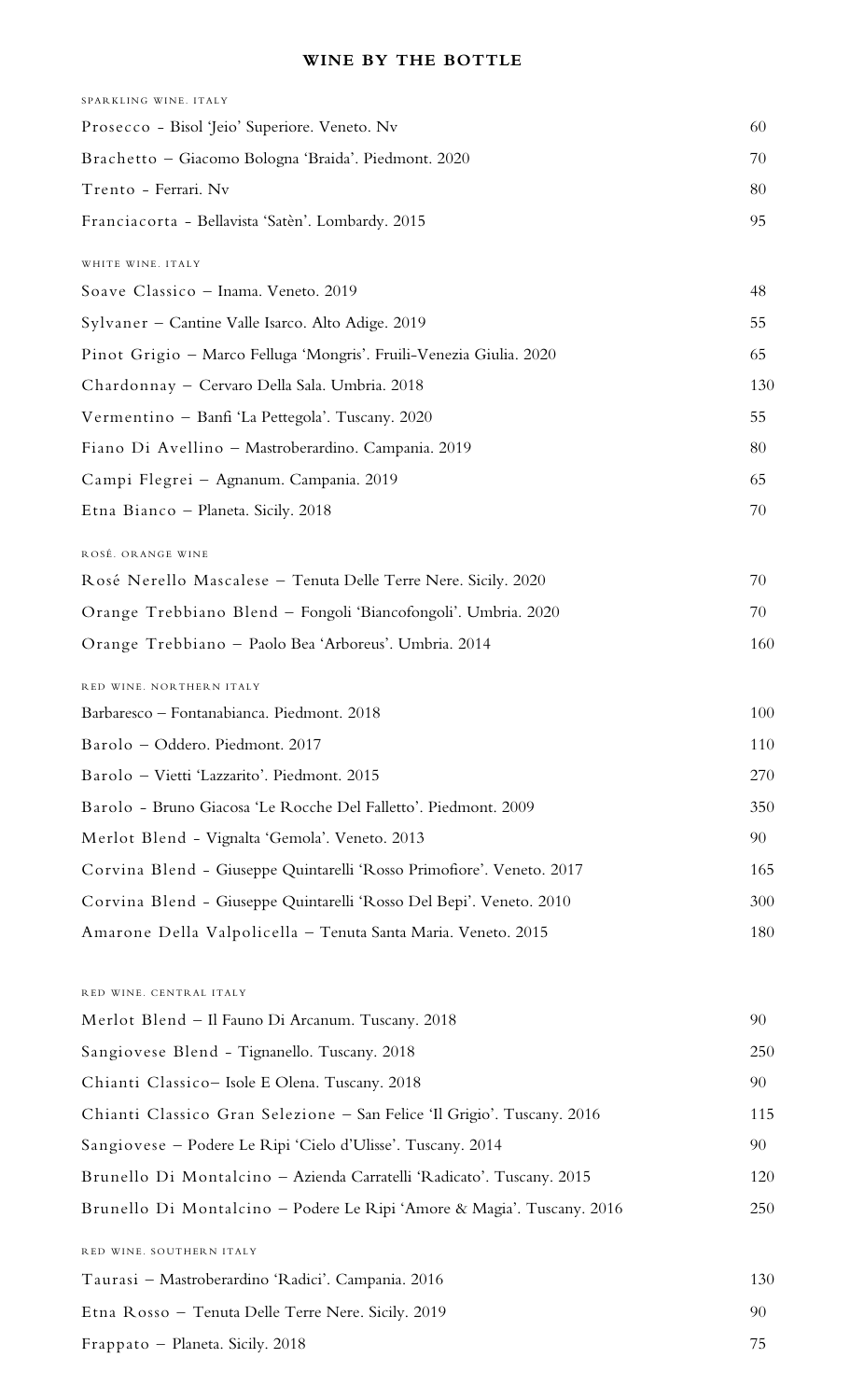## **WINE BY THE BOTTLE**

| Cerasuolo Di Vittoria Classico - Occhipinti 'Grotte Alte'. Sicily. 2016        | 130 |
|--------------------------------------------------------------------------------|-----|
| Nerello Mascalese - Eduardo Torres Acosta 'Versante Nord'. Sicily. 2018        | 80  |
|                                                                                |     |
| SPARKLING WINE. OTHER REGIONS                                                  |     |
| Cava - Mestres 'Coquet' Gran Reserva. Penedés. 2015                            | 70  |
| Rosé Champagne - Paul Bara 'Grand Rosé'. Montagne De Reims. NV                 | 150 |
| Champagne - Henriot 'Brut Souvrain'. Montagne De Reims. NV                     | 115 |
| Champagne - Paul Bara 'Grand Millésime'. Montagne De Reims. 2014               | 190 |
| Champagne - Veuve Clicquot 'La Grande Dame'. Montagne De Reims. 2012           | 320 |
| WHITE WINE. OTHER REGIONS                                                      |     |
| Sake – Tanaka 1789 X Chartier. Tokubetsu Junmai. 2018 – 500ml                  | 140 |
| Riesling - Weingut Donnhoff 'Oberhauser Leistenberg' Kabinett. Nahe. 2019      | 80  |
| Gruner Veltliner - Weingut Brundlmayer 'Terrassen'. Kamptal. 2018              | 70  |
| Sauvignon Blanc - Dog Point. Marlborough. 2019                                 | 65  |
| Sauvignon Blanc - Kenzo Estate 'Asatsuyu'. Napa Valley. 2019                   | 150 |
| Albariño - Abadía De San Campio. Rías Baixas. 2020                             | 65  |
| Chenin Blanc - Marc Brédif. Vouvray. Loire Valley. 2020                        | 68  |
| Chardonnay - Ramey. Russian River Valley. California. 2019                     | 100 |
| Chardonnay - Wayfarer 'Wayfarer Vineyard'. Fort Ross-Seaview. California. 2019 | 170 |
| Chardonnay - Xavier Monnot 'Les Grandes Coutures'. Burgundy. 2017              | 100 |
| Marsanne & Roussanne - Alain Graillot. Crozes Hermitage. 2017                  | 85  |
|                                                                                |     |
| ROSÉ WINE. OTHER REGIONS                                                       |     |
| Rosé Touriga Nacional - Arnot-Roberts. California. 2020                        | 70  |
| Rosé Grenache - Cibonne Tentations. Côtes De Provence. 2020                    | 65  |
| RED WINE. OTHER REGIONS                                                        |     |
| Gamay - Domaine Jean Foillard. Fleurie. Beaujolais. 2019                       | 120 |
| Pinot Noir - Melville. Sta. Rita Hills. 2019                                   | 100 |
| Pinot Noir - Domaine Serene 'Yamhill Cuvée'. Willamette Valley. 2018           | 140 |
| Cabernet Franc - Catherine Et Pierre Breton 'Trinch'. Bourgueil. 2020          | 80  |
| Mencía - A Graillot & R Pérez. Encinas'. Bierzo. 2018                          | 70  |
| Mourvèdre - Domaine Du Gros 'Nore. Bandol. 2017                                | 120 |
| Mourvèdre - Railsback frères 'Cuvée Mourvédre'. California. 2017               | 115 |
| Grenache Blend - Bergerie De l'Hortus 'Classique'. Coteaux Du Languedoc. 2018  | 65  |
| Syrah - Domaine Auguste Clape. Cornas. Rhone Valley. 2017                      | 280 |
| Tempranillo - López De Heredia 'Viña Tondonia' Reserva. Rioja. 2008            | 110 |
| Tempranillo - Dominio De Pingus 'Psi'. Ribera Del Duero. 2018                  | 82  |
| Zinfandel - Hartford Court 'Old Vines'. Russian River Valley. 2019             | 65  |
| Merlot Blend - Château Le Puy 'Emilien'. Côtes De Bordeaux. 2017               | 110 |
| Merlot - Nickel & Nickel 'Suscol Ranch'. Napa Valley. 2018                     | 150 |